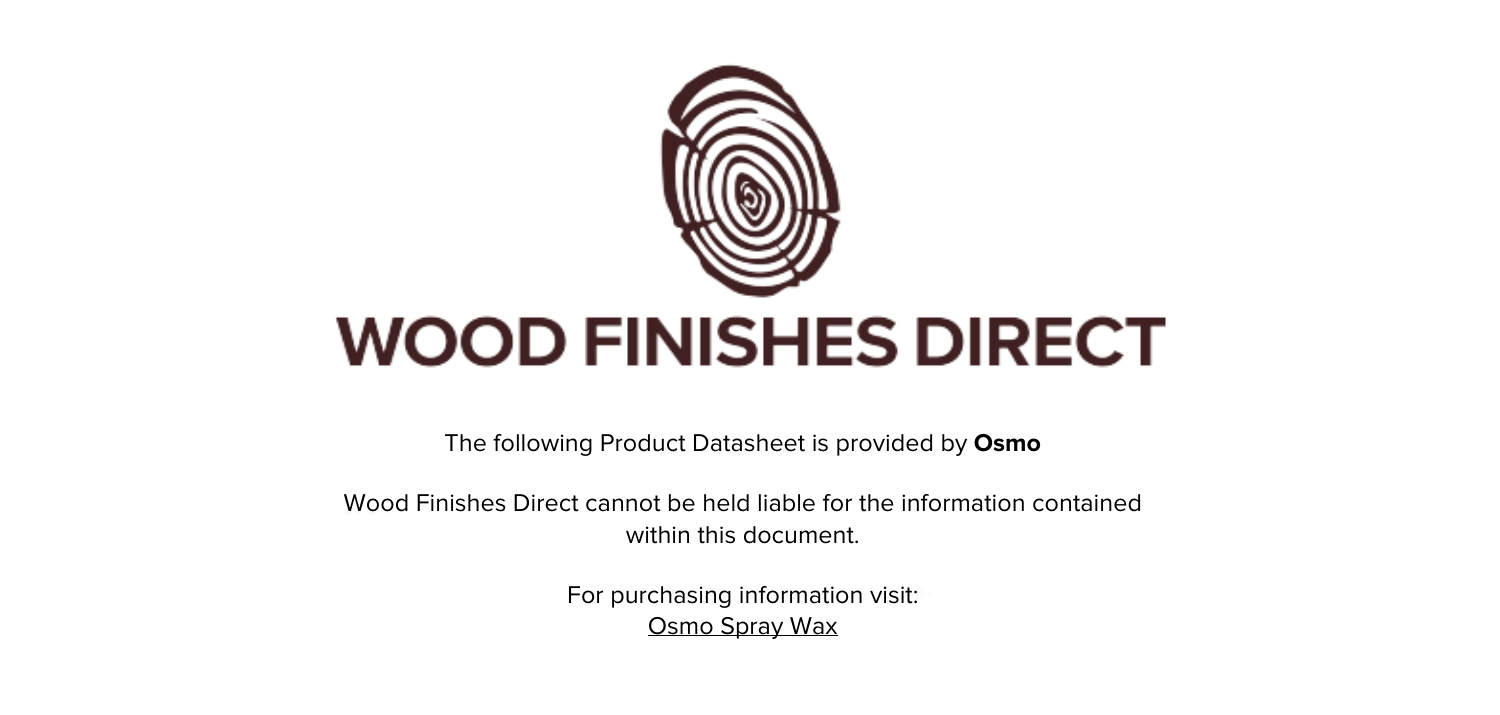

# SPRAY-WAX

High quality oil-wax finish - especially developed for professional users!



Semi-Matt (R9)



Opaque



3066 White

Transparent

Matt

3084 Clear

3085 Clear Satin







Gloss

#### PRODUCT DESCRIPTION

Highly effective, microporous oil-wax combination with high mechanical and chemical resistance for stairs, work surfaces and furniture, Osmo Spray-Wax is based on natural, plant oils and waxes, resistant to dirt, water and abrasion and smoothens the surface. Suitable for wood; microporous surface does not crack, peel, flake or blister. Resistant to wine, beer. cola, coffee, tea, fruit juice, milk and water according to DIN 68861-1A - no water spots. When dry, finish is safe for humans, animals and plants and is suitable for children's toys as per EN 71.3 (European norm) and is saliva-resistant and sweatproof according to DIN 53160 (German industrial norm).

# **RECOMMENDED USE**

Osmo Spray-Wax is ideal for all interior woods for which a durable, low-maintenance and hard-wearing surface is necessary, e.g. stairs, furniture, table tops, kitchen worktops, toys, parquet, flooring and so on. Especially well suited to the use in wet rooms such as baths and kitchens.

#### **INGREDIENTS**

Based on natural plant oils and waxes (sunflower oil, soya oil, thistle oil, carnauba wax and candelilla wax), paraffin, titanium dioxide white pigment, siccatives (drying agents) and water-repellent additives. Dearomatized white spirit (benzene-free). This product fulfils EU regulations (2004/42/EC) according to the VOC content of max. 500 g/l (Cat. A/i (2010)).

Detailed declaration of ingredients available upon request.

# **TECHNICAL DATA**

Specific gravity:  $0.85 - 1.08$  g/cm<sup>3</sup> Viscosity: >20-36s DIN 53211/4 mm Odour: faint/mild, after drving odourless Flash point: >30°C acc. DIN 53213

# **STORAGE**

Up to 5 years and longer if can is kept dry and closed tightly. If thickened by frost, store for 24-36 hours at room temperature before use.

# SURFACE PREPARATION

Wood surface must be clean, dry and frost-free (moisture content max. 18%).

Osmo Spray-Wax is ready to use, please do not thin. Stir well before use.

Clean old microporous stains thoroughly. Old paints and lacquers must be completely removed. As a general rule, wear a dust mask during sanding works. Fill small cracks, larger joints or holes in wood (with Osmo Wood Filler).

Sand wood surfaces carefully. Begin with coarse sandpaper – final sanding work for flooring P120-150, for furniture P220-240. Before oiling the surface, remove sanding dust with a broom or vacuum.

The finished surface is, among other things, influenced by the wood's natural characteristics. Therefore, a trial application is always required, especially for unfamiliar surfaces

# METHODS OF APPLICATION

First coat: Apply with a cup spray gun, airless/air mix or HVLP.

Application amount, among other things, depends on wood species and surface, approx.  $35 - 40$  g/m<sup>2</sup>.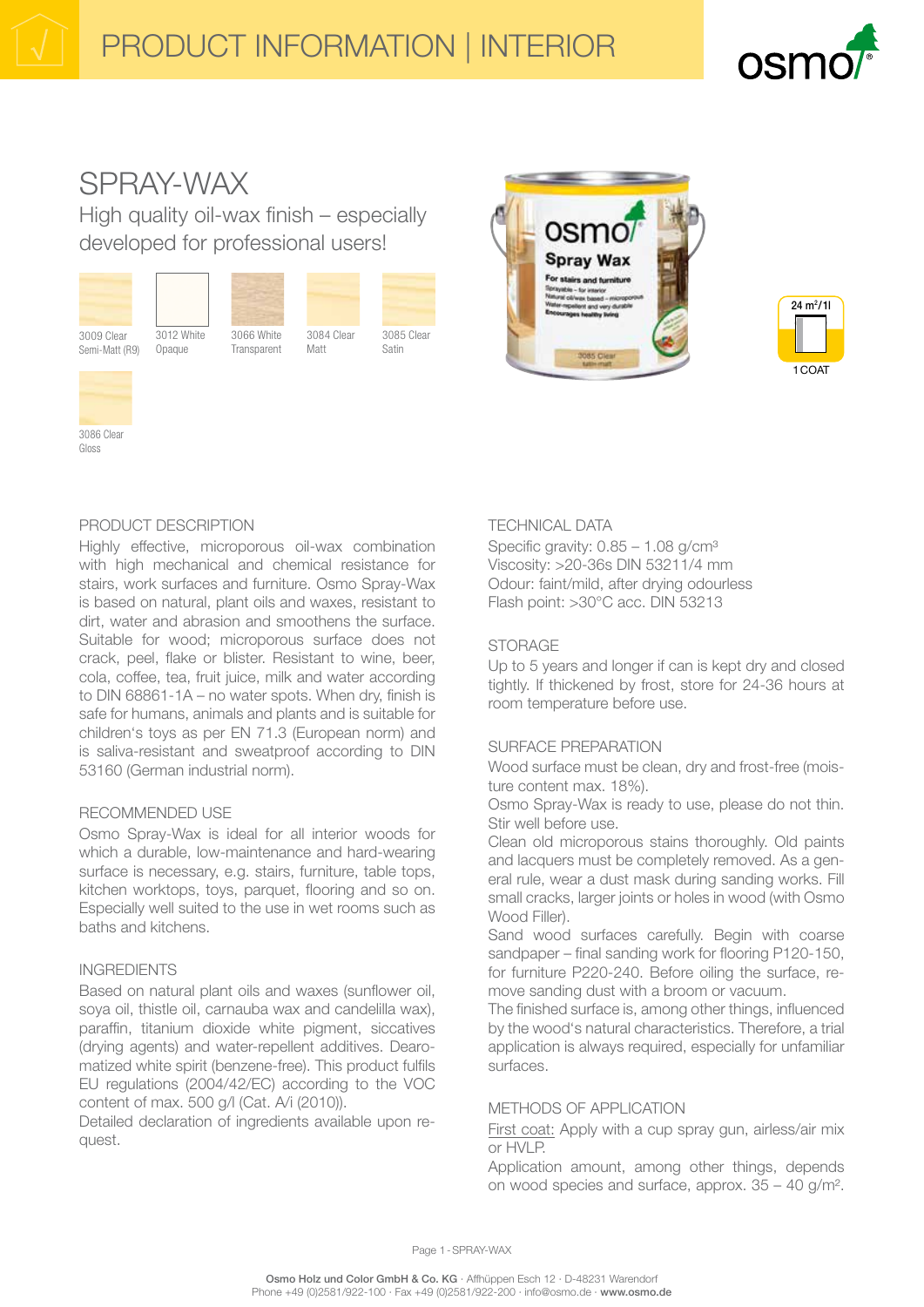

Allow for good ventilation while drying. Intermediate sanding: at least P220

Second coat: Apply with a cup spray gun, airless/air mix or HVLP.

Application amount depends on wood species and surface, approx. 35 - 40 g/m<sup>2</sup>. Allow for good ventilation while drying.

Osmo Spray-Wax can also be applied with a brush or cloth.

Spray parameters

Cup spray gun:

Spray pressure approx.  $3.0 - 3.5$ , nozzle approx. 1.3  $-2.0$  mm

Airless/Airmix:

Material pressure 80 - 120 bar

Airmix control air approx.  $1 - 2.5$  bar

Nozzle: 0.28 - 0.33 mm

Depending on the work method of the user/machine, the equipment and the condition of the relevant units as well as the type and shape of the work piece, all details have to be adjusted or corrected to suit individual cases.

HVLP spray gun:

Due to the multitude of different types of machinery, stating parameters is therefore not meaningful.

#### CLEANING OF TOOLS

With Osmo Brush Cleaner (free of aromatic compounds).

#### **DRYING TIME**

Dust-dry: approx.  $2 - 3$  hours under normal climatic conditions (23 °C/50 % rel. humidity); 1 hour at 50 °C in an air convection oven.

Dry to sand: approx.  $6 - 8$  hours under normal climatic conditions (23  $\degree$ C/50 % rel. humidity); 2 – 3 hours at 50 °C in an air convection oven.

Dry to stack: approx.  $12 - 16$  hours under normal climatic conditions (23 °C/50 % rel. humidity);  $6 - 8$ hours at 50 °C in an air convection oven.

Lower temperatures and/or higher air humidity can increase the drying time. Allow for good ventilation while drying.

#### COVERAGE

1 litre covers approx. 24 m<sup>2</sup> with one coat.

Product coverage depends significantly on the character of the wood. All information refers to smooth and planed/cut surfaces. Other surfaces may lead to reduced coverage.

#### **NOTE**

Clear Spray-Waxes enhance the natural tone of wood (permanent wet effect). Apply max. one coat thinly to cabinet interiors and drawers with a cloth. Osmo Oil Stain is ideal for a coloured treatment – simply apply as a primer. For dark and extractive-rich hardwoods (e.g. Wenge, Merbau, Jatoba etc.), we recommend using Osmo Wood Wax Finish Clear Extra Thin or Polyx®-Oil 2K PURE. A trial application is recommended.

Wood surfaces treated with Spray-Wax are easy to maintain. Remove coarse dirt with a broom or a vacuum cleaner. To clean, add Osmo Wash and Care concentrate to mop water and clean the surface with a damp (not wet!) mop. To refresh and clean intensively, use Osmo Liquid Wax Cleaner when necessary. If a higher gloss level is desired, after thoroughly drying apply Osmo Liquid Wax Cleaner thinly and polish when drv.

#### **CAUTION**

Caution: Flammable liquid and vapour. Keep out of the reach of children. Keep away from heat, and open flames. No smoking. Do not breathe vapours/spray. Do not get in eyes, on skin, or on clothing. Wear protective aloves/protective clothing/eve protection/face protection. Contains 2-butanonoxime. May produce an allergic reaction. If medical advice is needed, have product container or label at hand. Use only outdoors or in a well-ventilated area. Dispose of contents/container in accordance with chemical waste disposal regulations (AVV 08 01 11). Warning: Wash out any used cloth impregnated with this product immediately after use or store in an airtight container (danger of self-ignition). Must not be used in the same spraving chamber used for lacquers/varnishes which have a NC (Nitro cellulose) content (danger of self-ignition). Please note all relevant regulations and rules for spray application chambers (German standards BGI 740 for spraying chambers). The dried finish fulfills DIN 4102 (German industrial norm) for the fire behavior of construction materials and parts (classified as B (normal flammability)).

Safety data sheet upon request.

Warning



Page 2 - SPRAY-WAX